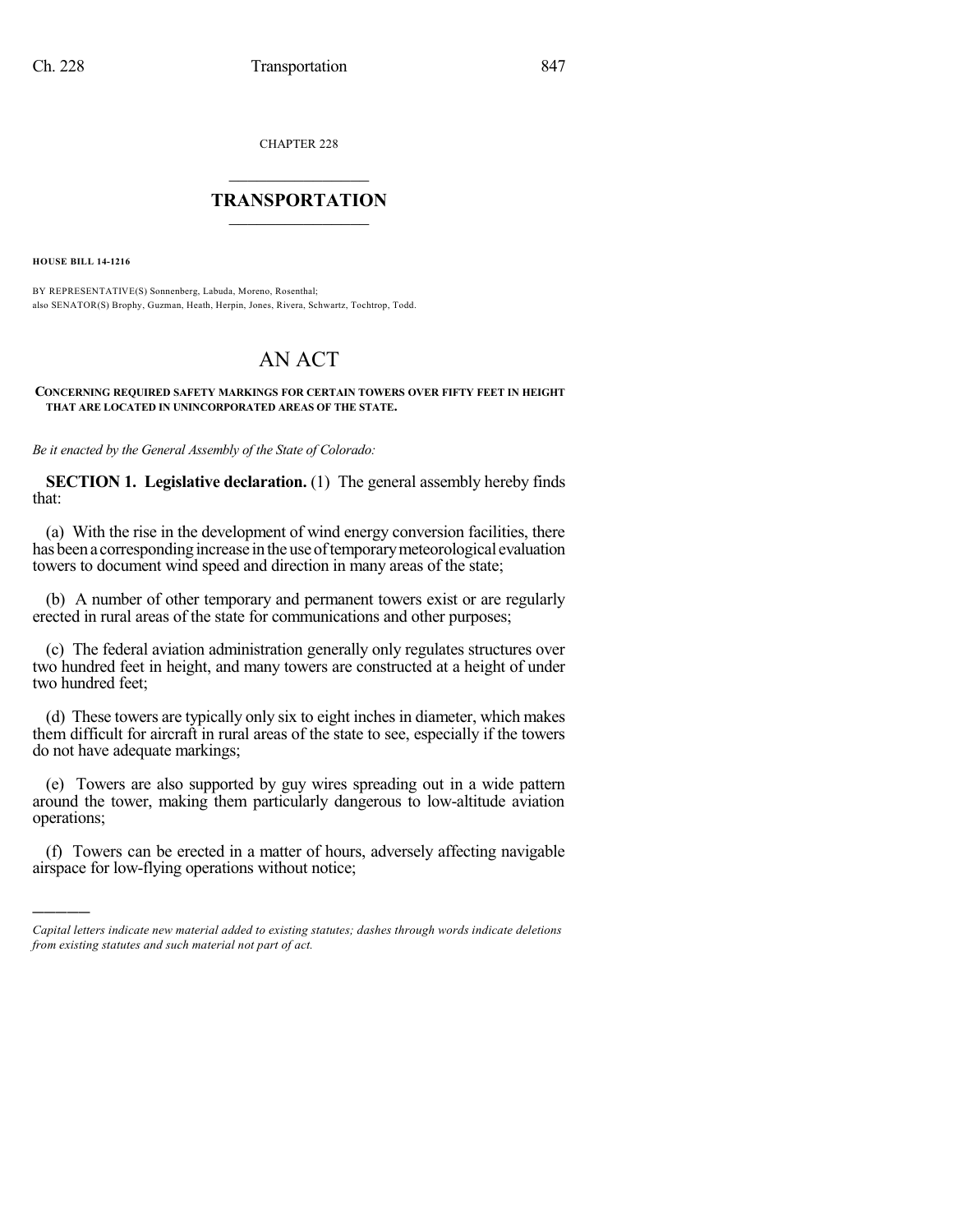848 Transportation Ch. 228

(g) At least three fatal airplane accidents investigated by the national transportation safety board have been attributed to towers that were not seen by pilots despite the fact that they were flying during the daytime in good weather conditions;

(h) The national transportation safety board has recommended that states enact legislation requiring certain towers within their boundaries to be adequately marked;

Ten states have taken action to enact or initiate legislation requiring meteorological evaluation towers over fifty feet tall to be adequately marked; and

(j) It is critically important to the safety of aircraft pilots and passengers using low-level airspace that the state require the adequate marking of towers that are greater than fifty feet but less than two hundred feet in height.

**SECTION 2.** In Colorado Revised Statutes, **add** 43-10-117 as follows:

**43-10-117. Towers - marking - definitions.** (1) AS USED IN THIS SECTION, UNLESS THE CONTEXT OTHERWISE REQUIRES:

(a) "HEIGHT" MEANS THE DISTANCE FROM THE ORIGINAL GRADE AT THE BASE OF A TOWER TO THE HIGHEST POINT OF THE TOWER.

(b) "TOWER"MEANS A STRUCTURE THAT IS EITHER SELF-STANDING OR SUPPORTED BY GUY WIRES AND GROUND ANCHORS, IS SMALLER THAN SIX FEET IN DIAMETER AT THE BASE, AND HAS ACCESSORY FACILITIES ON WHICH AN ANTENNA, SENSOR, CAMERA, METEOROLOGICAL INSTRUMENT, OR OTHER EQUIPMENT IS MOUNTED. "TOWER" DOES NOT INCLUDE A STRUCTURE THAT IS LOCATED ADJACENT TO A BUILDING, HOUSE, BARN, OR ELECTRIC UTILITY SUBSTATION OR IN THE CURTILAGE OF A FARMSTEAD.

(2) WHERE THE APPEARANCE OF A TOWER IS NOT OTHERWISE GOVERNED BY STATE OR FEDERAL LAW, RULE, OR REGULATION, ANY TOWER OVER FIFTY FEET IN HEIGHT THAT IS LOCATED OUTSIDE THE BOUNDARIES OF AN INCORPORATED CITY OR TOWN ON LAND THAT IS PRIMARILY RURAL OR UNDEVELOPED OR USED FOR AGRICULTURAL PURPOSES MUST BE MARKED AND PAINTED OR OTHERWISE CONSTRUCTED TO BE VISIBLE IN CLEAR AIR DURING DAYLIGHT HOURS FROM A DISTANCE OF NOT LESS THAN TWO THOUSAND FEET. TOWERS MUST ALSO COMPLY WITH THE FOLLOWING ADDITIONAL REQUIREMENTS:

(a) A TOWER MUST BE PAINTED IN EQUAL ALTERNATING BANDS OF AVIATION ORANGE AND WHITE, BEGINNING WITH ORANGE AT THE TOP OF THE TOWER;

(b) ONE MARKER BALL MUST BE ATTACHED TO THE TOP THIRD OF EACH OUTSIDE GUY WIRE; AND

(c) GUY WIRES MUST HAVE A SEVEN-FOOT LONG SAFETY SLEEVE AT EACH ANCHOR POINT THAT EXTENDS FROM THE ANCHOR POINT ALONG EACH GUY WIRE ATTACHED TO THE ANCHOR POINT.